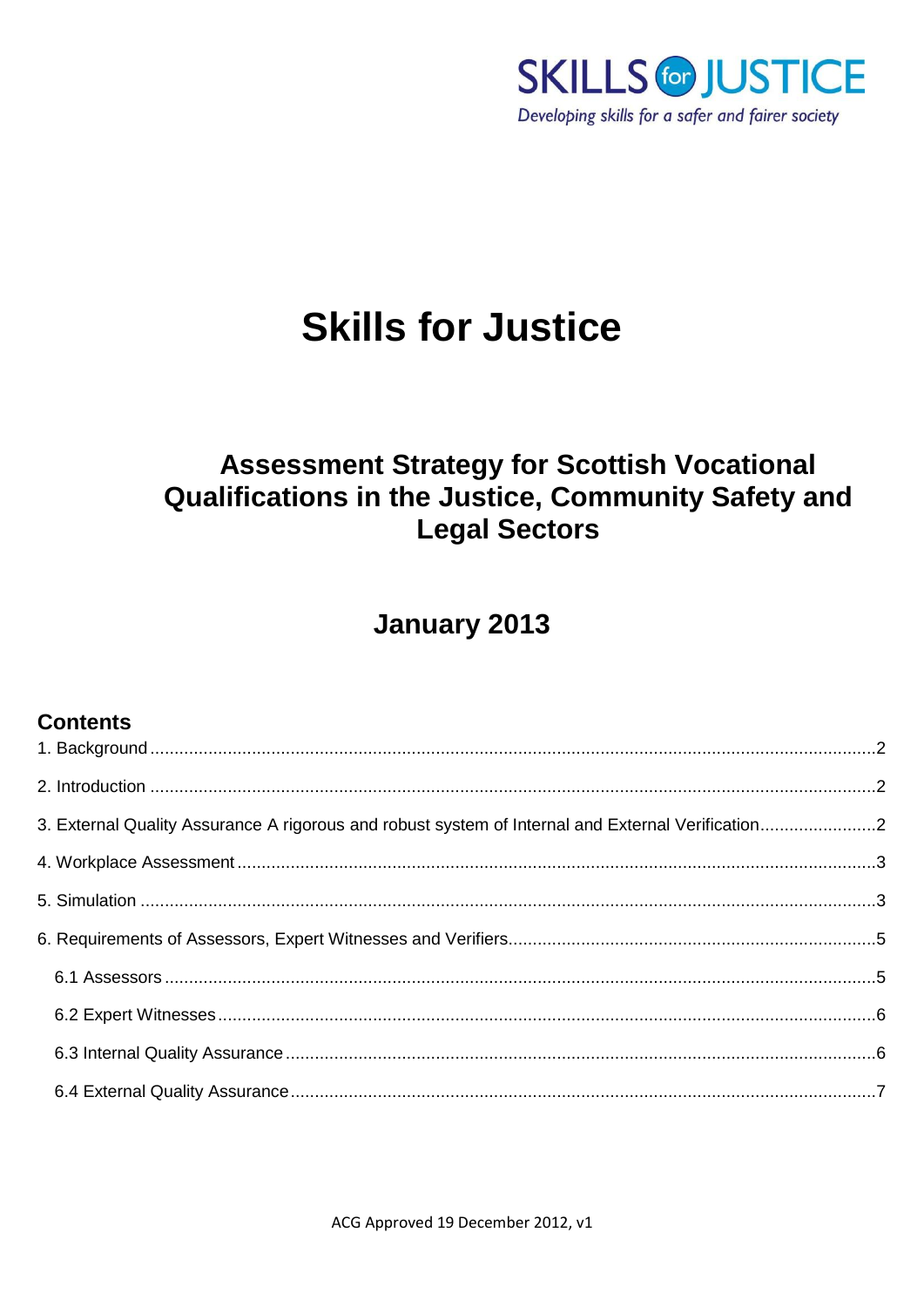

## <span id="page-1-0"></span>**1. Background**

Skills for Justice is the sector skills council for employers, employees and volunteers in the Criminal Justice, Community Safety and Legal sectors throughout the United Kingdom. This includes:

- Custodial Care including the public and private sector establishments
- Community Justice
- Courts and Tribunals Services
- Forensic Science
- Fire and Rescue Sector
- **Legal Services**
- Prosecution Services
- Police Forces
- Law Enforcement Agencies including SOCA, HMRC, UK Border Agency
- Youth Justice

#### **This assessment strategy applies to Scottish Vocational Qualifications in any of the areas above.**

## <span id="page-1-1"></span>**2. Introduction**

This document sets out the specifications of Skills for Justice for the assessment and quality assurance for Scottish Vocational Qualifications that sit within the Skills for Justice footprint.

The following sections outline Skills for Justice's specific principles in regard to:

- 1. external quality control of assessment
- 2. workplace assessment
- 3. the use and characteristics of simulation
- 4. the required occupational expertise of assessors and verifiers
- 5. liaison between the SSC and the Awarding Bodies

These principles are in addition to the generic criteria that Awarding Bodies must meet for the delivery of Scottish Vocational Qualifications as required by the Regulatory Authority, SQA Accreditation.

This Assessment Strategy does not describe these systems in detail. It only provides the overarching principles. These systems may vary from one Awarding Body to another and Skills for Justice accepts this, providing the overarching principles of this document are consistently put into practice.

Skills for Justice sees itself as working in partnership with Awarding Bodies in order to deliver quality assessment and will be happy to provide them with appropriate support in implementing its requirements.

This Assessment Strategy is applicable to Scottish Vocational Qualifications within the Justice, Community Safety and Legal sectors.

## <span id="page-1-2"></span>**3. External Quality Assurance A rigorous and robust system of Internal and External Verification**

ACG Approved 19 December 2012, v1 The monitoring and standardisation of assessment decisions will be achieved by a robust and strong external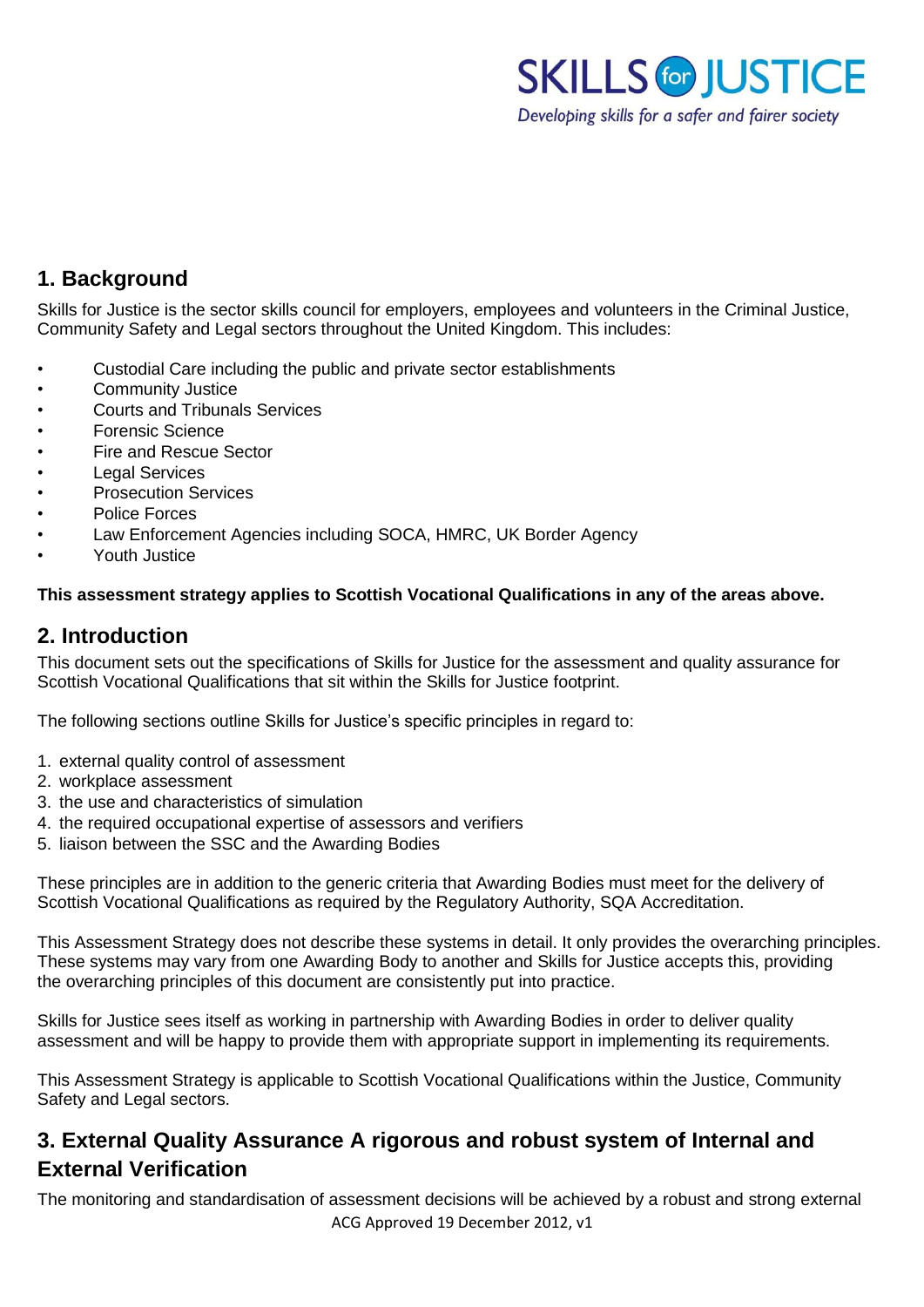

quality assurance process. The mechanisms required to achieve this are outlined by the Regulatory Authority.

In addition to the Regulator's requirements Skills for Justice will require all external quality assurance reports and other data relating to a Centre to be evaluated by the Awarding Body and any risks relating to quality control to be addressed. External quality assurance, monitoring, support and control should be put in place as appropriate to each centre's level of risk.

### <span id="page-2-0"></span>**4. Workplace Assessment**

Skills for Justice believes that direct observation by a competent assessor (as outlined in Section 6.1) or testimony from an Expert Witness (as outlined in Section 6.2) is always to be preferred.

Expert Witness testimony has parity with assessor observation unless otherwise stated in unit evidence requirements. The Expert Witness testimony may be used as an alternative assessment method to Assessor observation but should not entirely replace this. **The Assessor is responsible for making the final judgement in terms of the candidate meeting the evidence requirements for the unit.** 

Skills for Justice recognises that there are alternative evidence sources which may be used where direct observation is not possible or practical e.g. work products, records, reflective accounts, professional discussion etc.

In order to ensure that the evidence used to assess candidates is valid, all centres must demonstrate that the candidates have access to the types of resources commonly in use in the sector and that the pressures and constraints of the workplace are reflected.

It is accepted that the assessment of some knowledge and understanding may take place in a different environment, for example in a training and development centre or another environment, which is not the immediate workplace. However, the assessment of this knowledge and understanding should be linked directly to workplace performance and should include performance evidence.

## <span id="page-2-1"></span>**5. Simulation**

Assessment in a simulated environment should only be used in the following circumstances:

- 1. Where the nature of the work activity presents high risk/danger to the candidate and others, for example, personal safety
- 2. Where evidence in the workplace will not be demonstrated within an acceptable time frame

The Awarding Bodies should issue adequate guidance to their centres as to how these simulations should be planned and organised. In general this guidance must ensure that the demands on the candidate during simulation are neither more nor less than they would be in a real work situation. This guidance should clearly state the strategy for simulations. Simulations must be agreed between the representative from the Awarding Body who is responsible for external quality assurance and with the person who is responsible for internal quality assurance in the assessment centre, prior to use.

#### **ALL SIMULATIONS SHOULD FOLLOW THESE BASIC PRINCIPLES:**

1. A centre's overall strategy for simulation must be examined and approved by the person from the Awarding Body who is responsible for external quality assurance.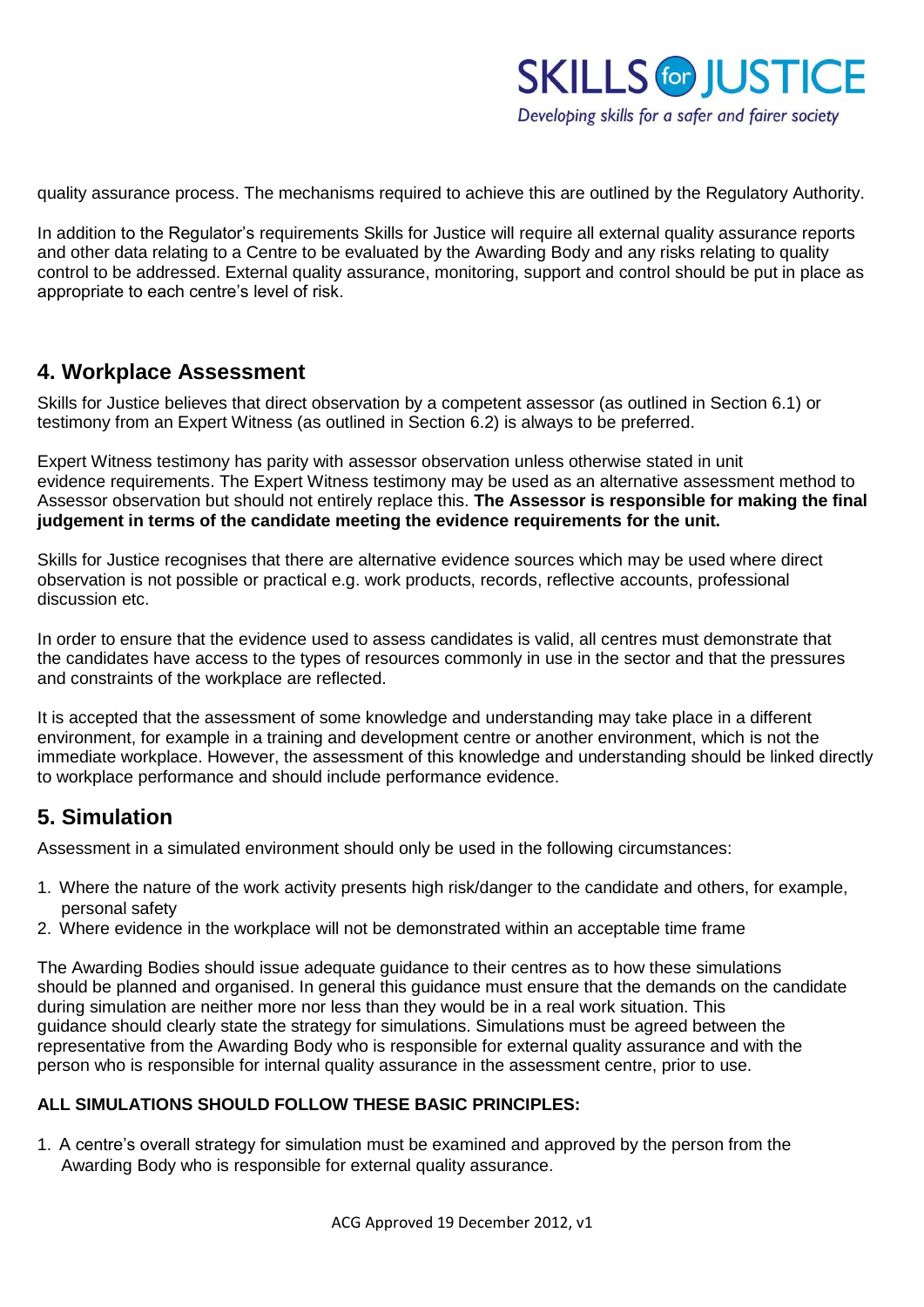

- 2. The nature of the contingency and the physical environment for the simulation must be realistic and candidates should be given no indication as to exactly what contingencies the may come across.
- 3. Where simulations are used they must reflect the requirements of the qualification units.
- 4. The location and environment of simulation must be agreed with the person responsible for internal quality assurance, prior to taking place and be checked by the Awarding Bodies representative responsible for external quality assurance.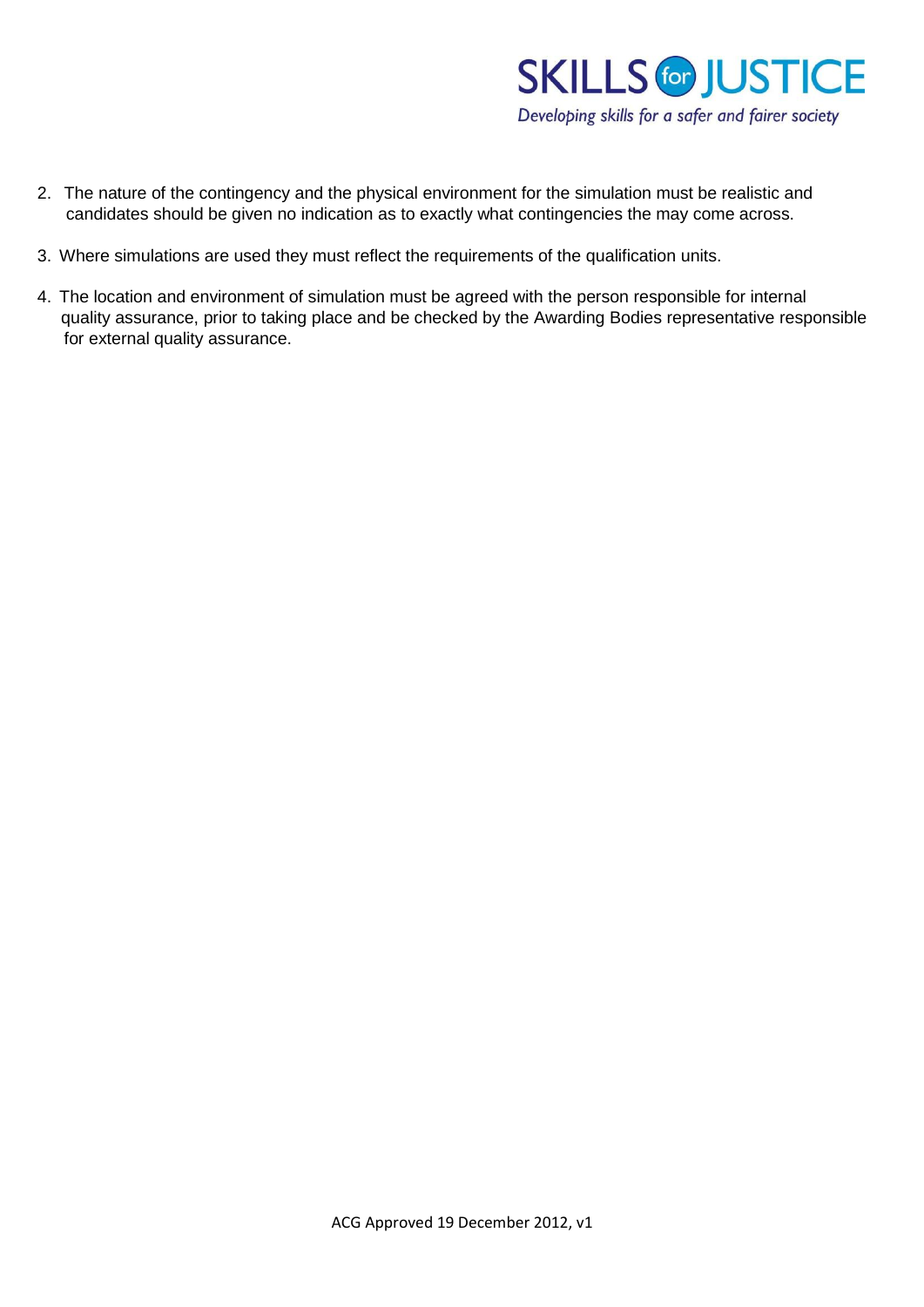

- 5. All simulations must be planned, developed and documented by the centre in a way that ensures the simulation correctly reflects what the specific qualification unit seeks to assess and all simulations should follow these documented plans.
- 6. There should be a range of simulations to cover the same aspect of a unit so that the risk of candidates successfully colluding is reduced.

## <span id="page-4-0"></span>**6. Requirements of Assessors, Expert Witnesses and Verifiers**

Skills for Justice believes that the occupational expertise of assessors, expert witnesses and those responsible for external/internal quality assurance is one of the key factors underpinning valid, fair and reliable assessment. The integrity and professionalism of assessors, expert witnesses and those responsible for quality assurance are of paramount importance. Centres must ensure that staff whose role is assessment or quality assurance are given sufficient time to carry out their role effectively.

#### <span id="page-4-1"></span>**6.1 Assessors**

#### All assessors must:

1. be occupationally competent. This means that each assessor must, according to current sector practice, be competent in the functions covered by the units they are assessing. They will have gained their occupational competence working within the Justice, Community Safety and Legal sectors or within an appropriate occupational sector. They are not required to occupy a position in the organisation more senior than that of the candidate they are assessing. However, centres must be alert to the risks that all such arrangements could present and ensure that sufficient quality controls are in place through the internal quality assurance process to minimise the possibility of collusion between candidates and assessors.

2. provide current records of their skills and supporting knowledge and understanding in the context of a recent role directly related to the qualification units they are assessing as a practitioner, trainer or manager.

3. be familiar with the qualification units; and must be able to interpret and make judgements on current working practices and technologies within the area of work

4. maintain their occupational competence by actively engaging in continuous professional development activities in order to keep up to date with developments relating to the changes taking place in the Justice, Community Safety and Legal sectors. These activities may include those offered by the Awarding Body, Skills for Justice or other relevant providers in the sector

5. hold or be working towards the appropriate assessor qualification specified by the Regulatory Authority.

6. Approved centres will be required to provide the Awarding Body with current evidence of how each assessor meets these requirements; for example, certificates of achievement, testimonials, references or any other relevant records. Where an assessor is working towards the relevant Assessor qualification, Awarding Bodies must require that assessment decisions are countersigned by another assessor who holds the qualification for assessing Scottish Vocational Qualifications. The assessor holding the qualification for assessing must meet the criteria laid out in points 1 and 2 above.

Where a new qualification is being introduced and there are not sufficient occupationally competent assessors to meet the counter signatory requirements as above, centres may use assessors who are not occupationally competent for up to 18 months from introduction of the qualification.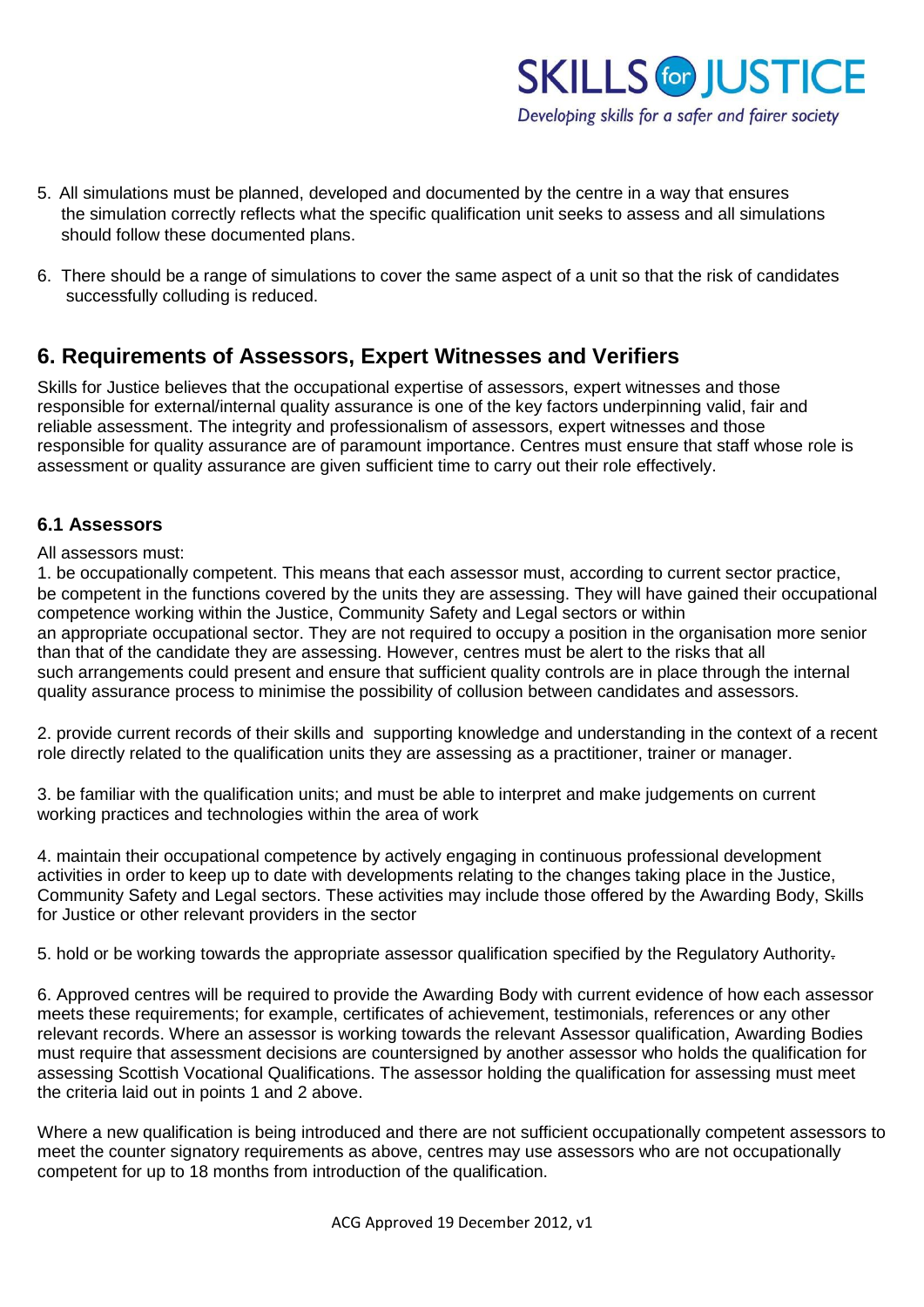

Any such arrangements should be agreed with the Awarding Body and be monitored through the external quality assurance process.

#### <span id="page-5-0"></span>**6.2 Expert Witnesses**

The use of expert witnesses is encouraged as a contribution to the provision of performance evidence presented for assessment. The role of the expert witness is to submit evidence to the assessor as to the competence of the candidate in any given unit. This evidence must directly relate to candidate's performance in the work place which has been seen by the expert witness.

All Expert Witnesses must:

- 1. be occupationally competent in the area being assessed. This means that each expert witness must, according to current sector practice, be competent in the functions covered by the units to which they are contributing. They will have gained their occupational competence working within the Justice, Community Safety and Legal sectors or within an appropriate occupational sector.
- 2. maintain their occupational competence by actively engaging in continuous professional development activities in order to keep up to date with developments relating to the changes taking place in the Justice, Community Safety and Legal sectors. These may include those offered by the Awarding Body, Skills for Justice or other relevant providers in the sector.
- 3. provide current records of their skills and the current supporting knowledge and understanding in the context of a recent role directly related to the qualification unit that they are witnessing as a practitioner, trainer or manager.
- 4. be familiar with the qualification unit; and must be able to interpret current working practices and technologies within the area of work.
- 5. be inducted by the centre so that they are familiar with the standards for those units for which they are to provide expert witness evidence. They must also understand the centre's recording requirements and will need guidance on the skills required to provide evidence for the NOS.

#### <span id="page-5-1"></span>**6.3 Internal Quality Assurance**

Those responsible for the internal quality assurance must:

- 1. be occupationally knowledgeable across the range of units for which they are responsible prior to commencing the role. Due to the risk critical nature of the work and the legal implications of the assessment process, they must understand the nature and context of the assessors' work and that of their candidates. This means that they must have worked closely with staff who carry out the functions covered by the qualifications, possibly by training or supervising them, and have sufficient knowledge of these functions to be able to offer credible advice on the interpretation of the standards. Those conducting internal quality assurance must also sample the assessment process and resolve differences and conflicts on assessment decisions.
- 2. understand the content, structure and assessment requirements for the qualification they are verifying